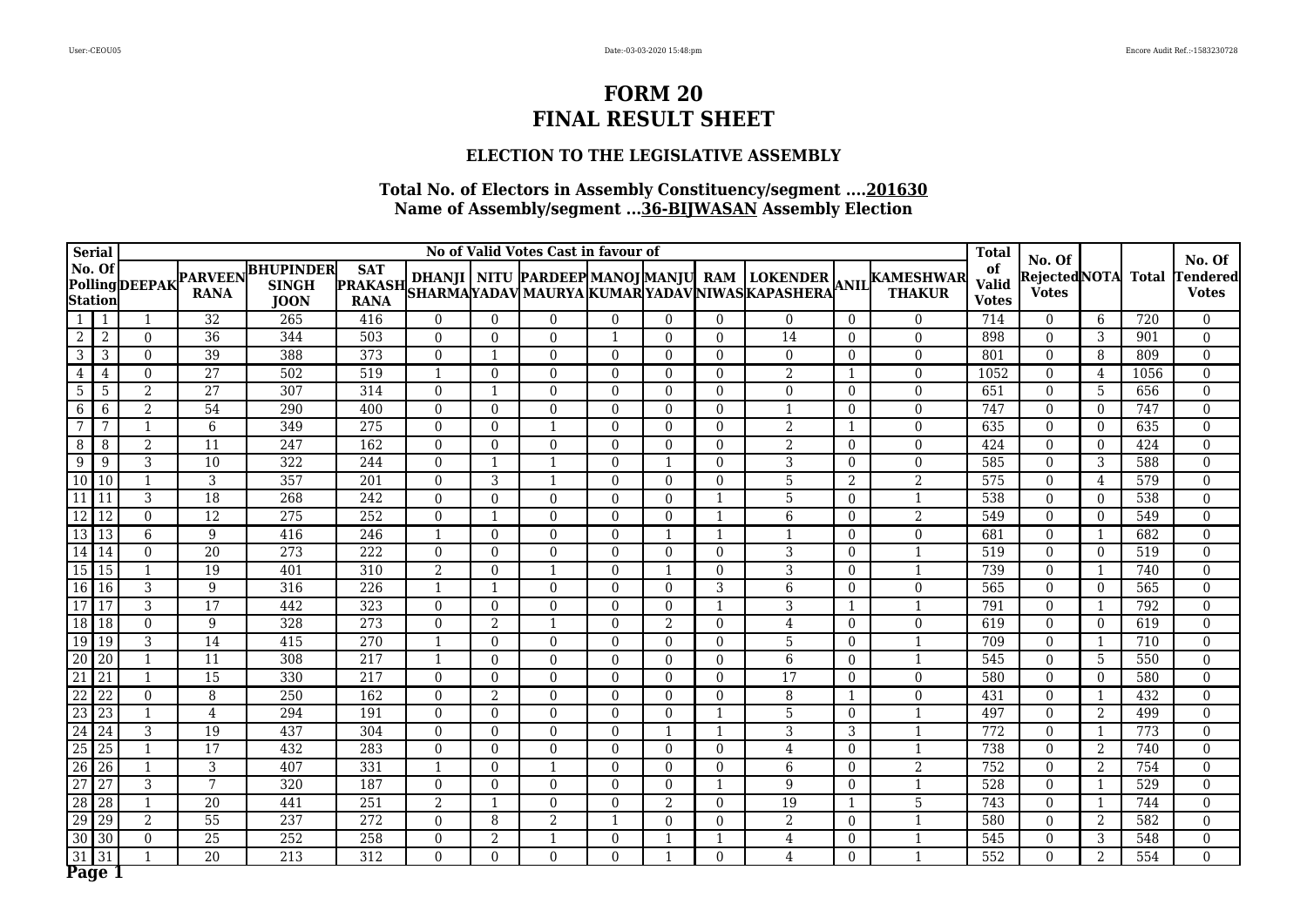### **ELECTION TO THE LEGISLATIVE ASSEMBLY**

| <b>Serial</b>                      |    |                |                               |                                                 |                                             |                |                | No of Valid Votes Cast in favour of |              |                |                         |                 |                |                                                                                                                                     | <b>Total</b>                       | No. Of                       |                |              | No. Of                          |
|------------------------------------|----|----------------|-------------------------------|-------------------------------------------------|---------------------------------------------|----------------|----------------|-------------------------------------|--------------|----------------|-------------------------|-----------------|----------------|-------------------------------------------------------------------------------------------------------------------------------------|------------------------------------|------------------------------|----------------|--------------|---------------------------------|
| No. Of<br><b>Station</b>           |    | PollingDEEPAK  | <b>PARVEEN</b><br><b>RANA</b> | <b>BHUPINDER</b><br><b>SINGH</b><br><b>JOON</b> | <b>SAT</b><br><b>PRAKASH</b><br><b>RANA</b> |                |                |                                     |              |                |                         |                 |                | DHANJI   NITU  PARDEEP MANOJ MANJU  RAM   LOKENDER  <br> SHARMA YADAV MAURYA  KUMAR YADAV NIWAS KAPASHERA  <sup>ANIL</sup>   THAKUR | of<br><b>Valid</b><br><b>Votes</b> | RejectedNOTA<br><b>Votes</b> |                | <b>Total</b> | <b>Tendered</b><br><b>Votes</b> |
| $\overline{32}$<br>$\overline{32}$ |    |                | 4                             | 250                                             | 208                                         |                | $\Omega$       | 0                                   | $\Omega$     | $\Omega$       | -1                      | 4               | $\theta$       | $\Omega$                                                                                                                            | 469                                | $\Omega$                     |                | 470          | $\theta$                        |
| $33 \overline{)33}$                |    |                | $\overline{17}$               | 306                                             | $\overline{226}$                            | $\Omega$       | $\Omega$       | $\Omega$                            | $\Omega$     | $\theta$       | $\Omega$                | 6               | $\overline{0}$ | $\mathbf 0$                                                                                                                         | 556                                | $\Omega$                     | 3              | 559          | $\Omega$                        |
| $\overline{34}$<br>$\sqrt{34}$     |    | $\mathbf{1}$   | $\overline{12}$               | 317                                             | 306                                         | $\Omega$       | -1             | $\Omega$                            | $\Omega$     | $\Omega$       | $\overline{2}$          | 6               | -1             | $\mathbf{1}$                                                                                                                        | 647                                | $\Omega$                     | -1             | 648          | $\Omega$                        |
| 35<br>35                           |    | $\theta$       | 9                             | 251                                             | 198                                         | $\Omega$       | $\mathbf{1}$   | $\mathbf{1}$                        | $\Omega$     | $\theta$       | 3                       | 1               | $\overline{0}$ | $\mathbf{1}$                                                                                                                        | 465                                | $\overline{0}$               | $\overline{1}$ | 466          | $\boldsymbol{0}$                |
| 36<br> 36                          |    | $\theta$       | 17                            | 391                                             | 355                                         | $\Omega$       | $\Omega$       | $\Omega$                            | $\Omega$     | $\Omega$       | 2                       | 4               |                | $\overline{0}$                                                                                                                      | 770                                | $\Omega$                     | .5             | 775          | $\Omega$                        |
| $\overline{37}$<br>$\overline{37}$ |    | $\mathbf{1}$   | $\overline{17}$               | 396                                             | 285                                         |                | $\mathbf{1}$   |                                     | $\Omega$     | $\theta$       | $\Omega$                | 11              |                | $\boldsymbol{0}$                                                                                                                    | 714                                | $\Omega$                     | $\theta$       | 714          | $\theta$                        |
| $\overline{38}$<br>$\overline{38}$ |    | $\overline{0}$ | 18                            | 385                                             | 382                                         | $\mathbf{0}$   | -1             | $\overline{0}$                      | $\theta$     | $\overline{0}$ | 4                       | 6               |                | $\overline{0}$                                                                                                                      | 797                                | $\overline{0}$               | $\mathbf 1$    | 798          | $\mathbf{0}$                    |
| $\overline{39}$<br>$\sqrt{39}$     |    | 6              | 11                            | 413                                             | 405                                         | $\Omega$       | 4              | $\Omega$                            | $\Omega$     | $\theta$       | $\mathbf{1}$            | 6               | -1             | $\mathbf{1}$                                                                                                                        | 848                                | $\Omega$                     | 4              | 852          | $\Omega$                        |
| $\overline{40}$<br>40              |    | 1              | $\overline{5}$                | 191                                             | 136                                         | $\theta$       | $\theta$       | $\Omega$                            | $\Omega$     | $\mathbf{1}$   | $\mathbf{1}$            | $\mathbf{1}$    | $\overline{0}$ | $\overline{0}$                                                                                                                      | 336                                | $\Omega$                     | $\mathbf 1$    | 337          | $\mathbf{0}$                    |
| $\overline{41}$<br> 41             |    | $\theta$       | 8                             | 382                                             | 369                                         | $\mathbf{1}$   | $\overline{1}$ | 2                                   |              | $\Omega$       | $\Omega$                | $\overline{2}$  | 1              | $\boldsymbol{0}$                                                                                                                    | 767                                | $\Omega$                     | 2              | 769          | $\theta$                        |
| $\overline{42}$<br>42              |    | 2              | 8                             | 320                                             | 301                                         | 2              | $\mathbf{1}$   | $\Omega$                            | $\Omega$     | $\theta$       | $\theta$                | 7               | 1              | $\overline{3}$                                                                                                                      | 645                                | $\overline{0}$               | -1             | 646          | $\mathbf{0}$                    |
| 43<br>43                           |    | $\mathbf 1$    | $\overline{12}$               | 391                                             | 334                                         | $\Omega$       | $\Omega$       | $\Omega$                            | $\Omega$     | $\theta$       | $\theta$                |                 |                | $\overline{0}$                                                                                                                      | 740                                | $\Omega$                     | -1             | 741          | $\Omega$                        |
| 44<br>44                           |    | $\overline{0}$ | 14                            | 345                                             | $\overline{223}$                            | $\theta$       | $\Omega$       | $\Omega$                            | $\Omega$     | $\overline{1}$ | $\overline{\mathbf{1}}$ | $\overline{3}$  | 2              | $\mathbf{1}$                                                                                                                        | 590                                | $\boldsymbol{0}$             | $\overline{2}$ | 592          | $\boldsymbol{0}$                |
| $\overline{45}$<br>45              |    | 2              | $\overline{12}$               | 370                                             | 174                                         | $\Omega$       | -1             | $\Omega$                            | $\Omega$     | $\theta$       | $\theta$                | 3               | $\Omega$       | $\mathbf{1}$                                                                                                                        | 563                                | $\Omega$                     | $\overline{2}$ | 565          | $\theta$                        |
| 46 46                              |    | 5              | $\overline{20}$               | 448                                             | 409                                         | $\theta$       | -1             | 3                                   | -1           | $\mathbf{1}$   | $\mathbf{1}$            | 8               | -1             | $\overline{2}$                                                                                                                      | 900                                | $\Omega$                     | $\mathbf 1$    | 901          | $\theta$                        |
| 47<br>47                           |    | $\mathbf{1}$   | $\overline{18}$               | 460                                             | 423                                         | $\mathbf{1}$   | $\Omega$       | $\Omega$                            | $\Omega$     | 2              | 1                       | 7               | 3              | $\mathbf{1}$                                                                                                                        | 917                                | $\Omega$                     | 4              | 921          | $\Omega$                        |
| 48 48                              |    | $\mathbf{1}$   | 5                             | 354                                             | $\overline{218}$                            | $\mathbf{1}$   | $\mathbf{1}$   | $\Omega$                            | $\Omega$     | $\theta$       | $\Omega$                | $\overline{2}$  | 3              | $\mathbf{0}$                                                                                                                        | 585                                | $\overline{0}$               | 7              | 592          | $\Omega$                        |
| 49<br>49                           |    | $\overline{0}$ | $\overline{4}$                | 365                                             | $\overline{262}$                            | $\mathbf{1}$   | $\Omega$       | $\Omega$                            | $\Omega$     | $\Omega$       | $\Omega$                | $\overline{5}$  | $\Omega$       | $\overline{2}$                                                                                                                      | 639                                | $\Omega$                     | $\overline{2}$ | 641          | $\Omega$                        |
| 50<br>50                           |    | $\overline{0}$ | 9                             | 351                                             | $\overline{266}$                            | $\theta$       | $\Omega$       | $\Omega$                            | $\Omega$     | $\theta$       | $\Omega$                | $\overline{17}$ | $\overline{0}$ | $\overline{3}$                                                                                                                      | 646                                | $\Omega$                     | $\overline{1}$ | 647          | $\Omega$                        |
| $\overline{51}$<br>51              |    | 3              | 14                            | 496                                             | 321                                         | $\theta$       | -1             | $\Omega$                            | $\theta$     | 1              | $\mathbf{1}$            | $\overline{4}$  | $\overline{0}$ | $\overline{0}$                                                                                                                      | 841                                | $\Omega$                     | $\overline{2}$ | 843          | $\Omega$                        |
| 52<br>52                           |    | $\theta$       | 18                            | 316                                             | 349                                         | $\Omega$       | $\Omega$       | $\Omega$                            | $\Omega$     | $\theta$       | $\Omega$                | 6               | $\overline{0}$ | $\overline{2}$                                                                                                                      | 691                                | $\Omega$                     | $\theta$       | 691          | $\Omega$                        |
| $\overline{53}$                    | 53 | $\theta$       | $\overline{17}$               | 315                                             | $\overline{318}$                            | $\theta$       | 2              | $\Omega$                            | $\Omega$     | $\mathbf{1}$   | $\Omega$                | 6               | $\Omega$       | $\mathbf{1}$                                                                                                                        | 660                                | $\Omega$                     | 2              | 662          | $\theta$                        |
| $\overline{54}$<br>54              |    | 2              | $\overline{4}$                | 320                                             | 206                                         | $\Omega$       | $\Omega$       | $\Omega$                            | $\Omega$     | $\Omega$       | $\mathbf{1}$            | $\overline{2}$  | 2              | $\mathbf{1}$                                                                                                                        | 538                                | $\Omega$                     | 2              | 540          | $\theta$                        |
| $\overline{55}$<br>55              |    | $\theta$       | 2                             | 200                                             | 126                                         | $\theta$       | $\Omega$       | $\Omega$                            | $\Omega$     | $\theta$       | $\theta$                | $\overline{0}$  | $\overline{0}$ | $\mathbf{1}$                                                                                                                        | 329                                | $\Omega$                     | -1             | 330          | $\Omega$                        |
| $\overline{56}$<br>56              |    | 2              | $\overline{16}$               | 387                                             | 347                                         | $\Omega$       | $\Omega$       | $\Omega$                            | $\mathbf{1}$ | $\Omega$       | $\theta$                | $\overline{4}$  | $\Omega$       | $\overline{2}$                                                                                                                      | 759                                | $\Omega$                     | 4              | 763          | $\Omega$                        |
| $\overline{57}$<br>57              |    | $\overline{0}$ | 8                             | 285                                             | 248                                         | $\overline{1}$ | $\Omega$       | $\Omega$                            | $\Omega$     | $\theta$       | $\Omega$                | 9               |                | $\mathbf{1}$                                                                                                                        | 553                                | $\overline{0}$               | -1             | 554          | $\Omega$                        |
| $\overline{58}$<br>$\overline{58}$ |    | 3              | 3                             | 490                                             | $\overline{142}$                            | $\Omega$       | $\Omega$       | $\Omega$                            | $\Omega$     | $\theta$       | 4                       | 14              |                | $\overline{0}$                                                                                                                      | 657                                | $\Omega$                     |                | 658          | $\theta$                        |
| 59<br>59                           |    | $\Omega$       | $\overline{4}$                | 448                                             | $\overline{236}$                            | $\theta$       | $\Omega$       | $\Omega$                            | $\Omega$     | $\theta$       | $\Omega$                | 3               | $\overline{0}$ | $\mathbf{1}$                                                                                                                        | 692                                | $\Omega$                     | 5              | 697          | $\theta$                        |
| 60<br>60                           |    | $\overline{4}$ | 11                            | 539                                             | 285                                         | $\theta$       | -1             | $\Omega$                            | $\Omega$     | $\theta$       | $\Omega$                | 5               | -1             | $\overline{0}$                                                                                                                      | 846                                | $\overline{0}$               | 3              | 849          | $\Omega$                        |
| $\sqrt{61}$<br>61                  |    | 1              | $\overline{23}$               | 394                                             | 286                                         | $\mathbf{0}$   | $\Omega$       |                                     | $\Omega$     | $\mathbf 1$    | $\mathbf{0}$            | 4               |                | $\boldsymbol{0}$                                                                                                                    | 711                                | $\overline{0}$               | 4              | 715          | $\mathbf{0}$                    |
| 62<br> 62                          |    |                | $\overline{4}$                | 268                                             | 184                                         | $\Omega$       | $\Omega$       | $\Omega$                            | $\Omega$     | $\theta$       | $\Omega$                | 2               | $\overline{0}$ | $\overline{0}$                                                                                                                      | 459                                | $\Omega$                     | 2              | 461          | $\Omega$                        |
| Page 2                             |    |                |                               |                                                 |                                             |                |                |                                     |              |                |                         |                 |                |                                                                                                                                     |                                    |                              |                |              |                                 |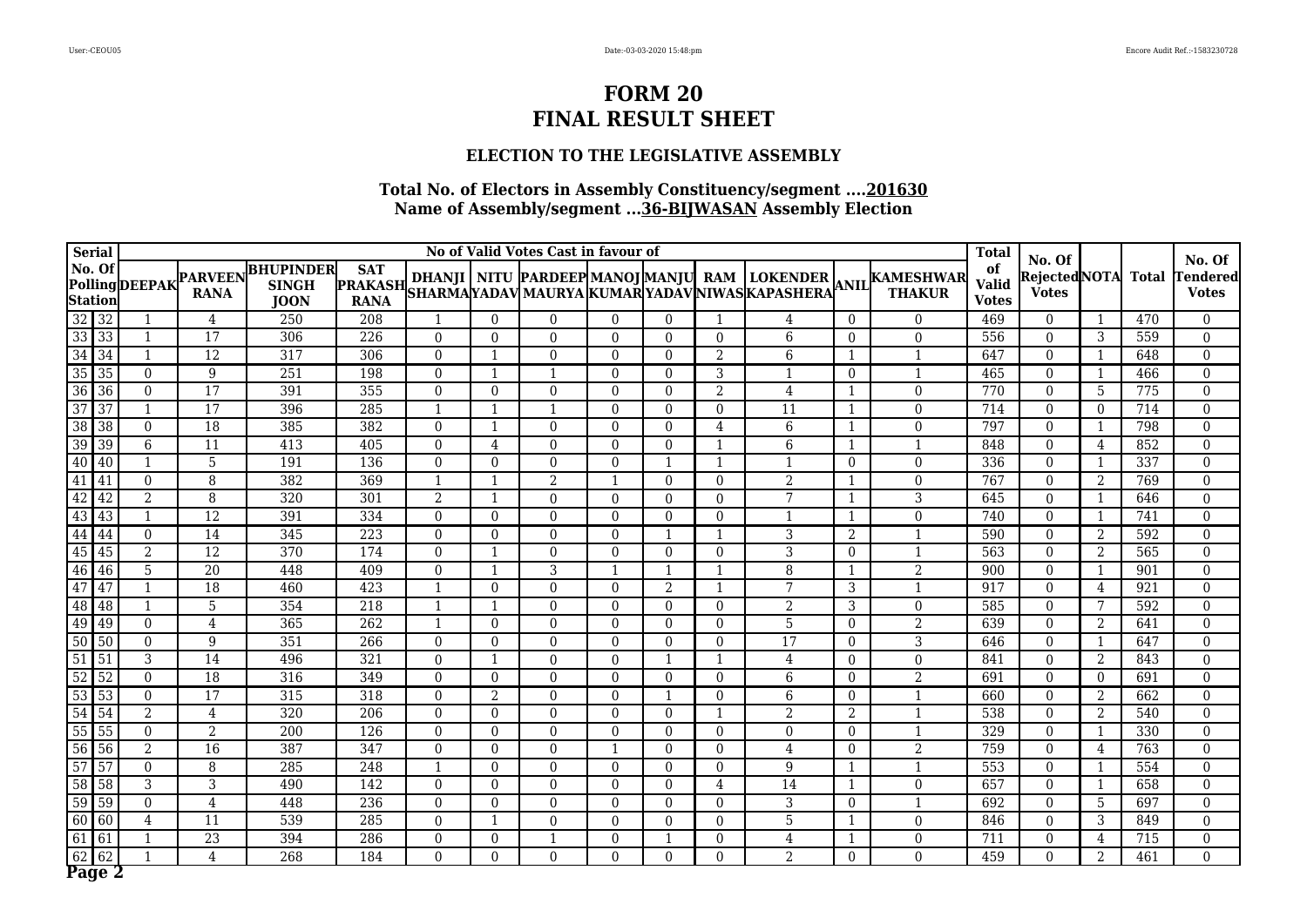### **ELECTION TO THE LEGISLATIVE ASSEMBLY**

|                 | <b>Serial</b>            |                 |                               |                                                 |                                             |                |                          | No of Valid Votes Cast in favour of |                |                |                 |                 |                |                                                                                                                                                  | <b>Total</b>                       | No. Of                       |                          |              | No. Of                          |
|-----------------|--------------------------|-----------------|-------------------------------|-------------------------------------------------|---------------------------------------------|----------------|--------------------------|-------------------------------------|----------------|----------------|-----------------|-----------------|----------------|--------------------------------------------------------------------------------------------------------------------------------------------------|------------------------------------|------------------------------|--------------------------|--------------|---------------------------------|
|                 | No. Of<br><b>Station</b> | PollingDEEPAK   | <b>PARVEEN</b><br><b>RANA</b> | <b>BHUPINDER</b><br><b>SINGH</b><br><b>JOON</b> | <b>SAT</b><br><b>PRAKASH</b><br><b>RANA</b> |                |                          |                                     |                |                |                 |                 |                | DHANJI   NITU  PARDEEP MANOJ MANJU  RAM  LOKENDER  ANIL KAMESHWAR<br> SHARMA YADAV MAURYA  KUMAR YADAV NIWAS KAPASHERA  <sup>ANIL</sup>   THAKUR | of<br><b>Valid</b><br><b>Votes</b> | RejectedNOTA<br><b>Votes</b> |                          | <b>Total</b> | <b>Tendered</b><br><b>Votes</b> |
| 63 63           |                          |                 | 6                             | 264                                             | 170                                         |                |                          | 0                                   | $\Omega$       | $\Omega$       | $\Omega$        | $\overline{2}$  | $\Omega$       | $\Omega$                                                                                                                                         | 445                                | $\Omega$                     | 2                        | 447          | $\theta$                        |
| 64 64           |                          | $\theta$        | $6\,$                         | 387                                             | 172                                         | $\Omega$       | $\Omega$                 | $\Omega$                            | -1             | $\theta$       | $\Omega$        | 4               | $\overline{2}$ | 1                                                                                                                                                | 573                                | $\Omega$                     | $\Omega$                 | 573          | $\Omega$                        |
| $65$ 65         |                          | $\theta$        | $\overline{12}$               | 388                                             | 266                                         | $\Omega$       | -1                       | $\Omega$                            | $\Omega$       | $\Omega$       | $\Omega$        | $\overline{2}$  | 2              | $\overline{0}$                                                                                                                                   | 671                                | $\Omega$                     | 3                        | 674          | $\Omega$                        |
| 66              | 66                       | $\theta$        | 35                            | 164                                             | $\overline{248}$                            | $\Omega$       | $\mathbf{1}$             | $\Omega$                            | $\Omega$       | 5              | $\Omega$        | $\overline{7}$  | $\overline{1}$ | $\boldsymbol{0}$                                                                                                                                 | 461                                | $\overline{0}$               | $\Omega$                 | 461          | $\theta$                        |
| $\overline{67}$ | 67                       | $\mathbf{1}$    | 159                           | 300                                             | 373                                         | $\Omega$       | $\overline{1}$           |                                     | $\overline{2}$ | 17             | $\Omega$        | 22              | $\Omega$       | 3                                                                                                                                                | 879                                | $\Omega$                     | 7                        | 886          | $\Omega$                        |
| 68              | 68                       | 3               | $\overline{36}$               | 417                                             | 291                                         | $\theta$       | $\overline{1}$           | $\Omega$                            | $\Omega$       | $\overline{2}$ | 3               | $\overline{29}$ |                | 5                                                                                                                                                | 788                                | $\Omega$                     | 7                        | 795          | $\theta$                        |
| 69              | 69                       | $7\phantom{.0}$ | 164                           | 157                                             | 384                                         |                | $\theta$                 | $\Omega$                            | $\theta$       | $\mathbf{0}$   | $\overline{23}$ | $\overline{0}$  | $\overline{0}$ | $\overline{0}$                                                                                                                                   | 736                                | $\overline{0}$               | $\mathbf 1$              | 737          | $\mathbf{0}$                    |
| 70              | 70                       | 10              | 105                           | 552                                             | 162                                         | -1             | $\Omega$                 | $\Omega$                            | $\Omega$       | $\theta$       | 13              | 3               | $\overline{0}$ | $\overline{2}$                                                                                                                                   | 848                                | $\Omega$                     | -1                       | 849          | $\Omega$                        |
| $\overline{71}$ | $\overline{71}$          | $\theta$        | 91                            | $\overline{231}$                                | 224                                         | -1             | $\mathbf{1}$             | $\Omega$                            | $\Omega$       | $\overline{2}$ | $\overline{32}$ | $\overline{6}$  | 1              | $\mathbf{1}$                                                                                                                                     | 590                                | $\Omega$                     | -1                       | 591          | $\theta$                        |
| $\overline{72}$ | $\overline{72}$          | $\mathbf{1}$    | $\overline{75}$               | 322                                             | 251                                         | $\Omega$       | $\Omega$                 | $\Omega$                            | $\Omega$       | $\theta$       | 10              | $\overline{19}$ | 3              | $\boldsymbol{0}$                                                                                                                                 | 681                                | $\Omega$                     | 4                        | 685          | $\theta$                        |
| $\overline{73}$ | 73                       | $\theta$        | 80                            | 294                                             | 237                                         | 2              | $\theta$                 | $\Omega$                            | $\Omega$       | $\theta$       | 8               | $\overline{30}$ | 2              | $\mathbf{1}$                                                                                                                                     | 654                                | $\overline{0}$               | -1                       | 655          | $\mathbf{0}$                    |
| $\overline{74}$ | $\overline{174}$         | $\theta$        | $\overline{17}$               | 308                                             | 114                                         | $\Omega$       | -1                       |                                     |                | $\theta$       | $\overline{16}$ | 9               | 2              | $\overline{3}$                                                                                                                                   | 472                                | $\Omega$                     | 4                        | 476          | $\Omega$                        |
| $\overline{75}$ | 75                       | 33              | 52                            | 93                                              | 394                                         | $\mathbf{1}$   | $\Omega$                 | $\Omega$                            |                | $\mathbf{0}$   | 115             | $\mathbf{1}$    | $\overline{0}$ | $\overline{2}$                                                                                                                                   | 692                                | $\boldsymbol{0}$             | $\overline{2}$           | 694          | $\overline{0}$                  |
| 76              | 76                       | $\overline{53}$ | $\overline{55}$               | 141                                             | 507                                         | 3              | $\Omega$                 |                                     | $\Omega$       | -1             | 71              |                 | 2              | $\mathbf{1}$                                                                                                                                     | 836                                | $\theta$                     | $\overline{\phantom{0}}$ | 837          | $\theta$                        |
| 77              | 77                       | $\overline{55}$ | 91                            | 110                                             | 289                                         | -1             | $\Omega$                 | $\Omega$                            | $\Omega$       | $\theta$       | $\overline{31}$ |                 | 8              | $\mathbf{0}$                                                                                                                                     | 586                                | $\Omega$                     | $\mathbf 1$              | 587          | $\Omega$                        |
| 78              | 78                       | 67              | 48                            | 126                                             | 268                                         | $\Omega$       | $\Omega$                 | $\Omega$                            | $\mathbf{1}$   | $\Omega$       | 24              | 1               | 10             | $\overline{0}$                                                                                                                                   | 545                                | $\Omega$                     | 4                        | 549          | $\Omega$                        |
| 79              | $\overline{79}$          | $\overline{20}$ | 44                            | 402                                             | 301                                         | -1             | $\Omega$                 |                                     | $\Omega$       | $\theta$       | $\overline{42}$ | 6               | $\overline{2}$ | $\mathbf{1}$                                                                                                                                     | 820                                | $\overline{0}$               | 3                        | 823          | $\Omega$                        |
| 80              | 80                       | $\overline{22}$ | 80                            | 364                                             | $\overline{172}$                            | $\overline{1}$ | 2                        | $\Omega$                            | $\Omega$       | $\Omega$       | $\overline{23}$ |                 | 17             | $\mathbf{1}$                                                                                                                                     | 683                                | $\Omega$                     | $\overline{1}$           | 684          | $\Omega$                        |
| $\boxed{81}$    | 81                       | $\mathbf{1}$    | $\overline{45}$               | 345                                             | 455                                         | $\overline{1}$ | $\Omega$                 | $\Omega$                            | $\Omega$       | $\theta$       | $\overline{4}$  | 9               | 2              | $\mathbf{1}$                                                                                                                                     | 863                                | $\Omega$                     | $\overline{2}$           | 865          | $\Omega$                        |
| 82              | 82                       | 1               | 49                            | 429                                             | 344                                         |                | -1                       | $\Omega$                            | $\theta$       | $\theta$       | $\overline{12}$ | 5               | 3              | $\mathbf{1}$                                                                                                                                     | 846                                | $\Omega$                     | $\overline{2}$           | 848          | $\Omega$                        |
| 83              | 83                       | 1               | 18                            | 150                                             | 244                                         | $\mathbf{1}$   | $\theta$                 | $\Omega$                            | $\Omega$       | $\theta$       | 10              | $\overline{0}$  | 1              | $\boldsymbol{0}$                                                                                                                                 | 425                                | $\Omega$                     | $\theta$                 | 425          | $\Omega$                        |
| 84              | $\sqrt{84}$              | 2               | $\overline{30}$               | 338                                             | 457                                         | $\overline{4}$ | $\theta$                 | $\Omega$                            | $\Omega$       | $\overline{2}$ | 9               | 3               | -1             | $\overline{2}$                                                                                                                                   | 848                                | $\Omega$                     | 2                        | 850          | $\theta$                        |
| 85              | 85                       | 2               | 20                            | 241                                             | 354                                         | 2              | $\mathbf{1}$             | $\Omega$                            | $\Omega$       | $\Omega$       | $\mathbf{1}$    | $\mathbf{1}$    | 6              | $\mathbf{0}$                                                                                                                                     | 628                                | $\Omega$                     | 2                        | 630          | $\theta$                        |
| 86              | 86                       | 3               | $\overline{52}$               | 326                                             | 598                                         | -1             | $\Omega$                 | $\Omega$                            | $\Omega$       | $\mathbf{1}$   | 3               | $\overline{2}$  | $\overline{0}$ | $\mathbf{1}$                                                                                                                                     | 987                                | $\Omega$                     | 2                        | 989          | $\Omega$                        |
| $\overline{87}$ | $\overline{87}$          | $\overline{19}$ | $\overline{21}$               | 411                                             | 79                                          | $\overline{1}$ | $\mathbf{1}$             | $\Omega$                            | $\Omega$       | $\theta$       | $\theta$        |                 | 3              | $\mathbf{1}$                                                                                                                                     | 537                                | $\Omega$                     | $\mathbf{1}$             | 538          | $\Omega$                        |
| 88              | 88                       | $\overline{3}$  | 24                            | $\overline{250}$                                | 292                                         | $\mathbf{1}$   | $\Omega$                 | $\Omega$                            | $\Omega$       | 3              | $\overline{2}$  |                 |                | $\mathbf{1}$                                                                                                                                     | 578                                | $\mathbf{0}$                 | 4                        | 582          | $\Omega$                        |
| 89              | 89                       | $\theta$        | 152                           | 224                                             | 405                                         | $\overline{2}$ | $\overline{\phantom{a}}$ | 0                                   | $\Omega$       | $\theta$       | 6               | 7               | $\Omega$       | $\overline{2}$                                                                                                                                   | 799                                | $\Omega$                     |                          | 800          | $\theta$                        |
| $\boxed{90}$    | $\sqrt{90}$              | $\mathbf{1}$    | 139                           | 133                                             | 292                                         | $\theta$       | $\Omega$                 | $\Omega$                            | $\Omega$       | $\theta$       | $\Omega$        | 5               | $\overline{0}$ | $\overline{0}$                                                                                                                                   | 570                                | $\Omega$                     | 2                        | 572          | $\Omega$                        |
| $\sqrt{91}$     | 91                       | 1               | 112                           | 142                                             | 348                                         | $\theta$       | $\Omega$                 | $\Omega$                            |                | 2              | 1               | $\overline{2}$  | 2              | $\overline{0}$                                                                                                                                   | 611                                | $\Omega$                     | 4                        | 615          | $\Omega$                        |
| 92              | $\sqrt{92}$              | 1               | 126                           | 104                                             | 206                                         | $\mathbf{0}$   | $\Omega$                 |                                     | $\Omega$       | $\overline{0}$ | $\mathbf{0}$    | $\overline{2}$  | $\overline{0}$ | $\boldsymbol{0}$                                                                                                                                 | 440                                | $\mathbf{0}$                 | 3                        | 443          | $\mathbf{0}$                    |
| 93              | 93                       |                 | 117                           | 125                                             | 463                                         | -1             | $\Omega$                 | $\Omega$                            | $\Omega$       | $\theta$       | $\theta$        | $\overline{4}$  | 3              | $\overline{2}$                                                                                                                                   | 716                                | $\Omega$                     | 2                        | 718          | $\Omega$                        |
| Page 3          |                          |                 |                               |                                                 |                                             |                |                          |                                     |                |                |                 |                 |                |                                                                                                                                                  |                                    |                              |                          |              |                                 |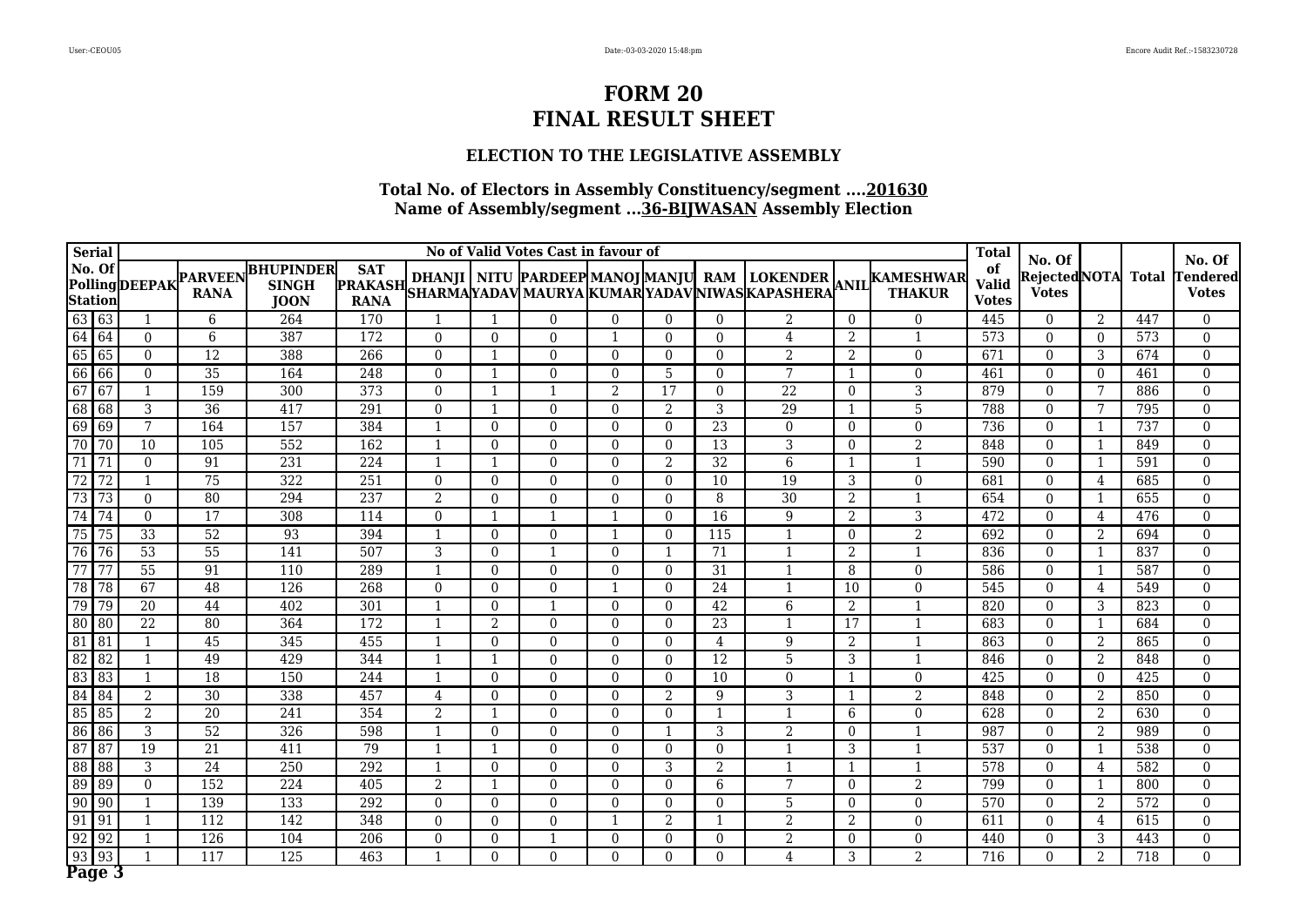### **ELECTION TO THE LEGISLATIVE ASSEMBLY**

| <b>Serial</b>                     |    |                |                               |                                                 |                                             |                          |              | No of Valid Votes Cast in favour of |                |                |                |                 |                |                                                                                                                                    | <b>Total</b>                       | No. Of                        |                |              | No. Of                          |
|-----------------------------------|----|----------------|-------------------------------|-------------------------------------------------|---------------------------------------------|--------------------------|--------------|-------------------------------------|----------------|----------------|----------------|-----------------|----------------|------------------------------------------------------------------------------------------------------------------------------------|------------------------------------|-------------------------------|----------------|--------------|---------------------------------|
| $\vert$ No. Of<br><b>Station</b>  |    | PollingDEEPAK  | <b>PARVEEN</b><br><b>RANA</b> | <b>BHUPINDER</b><br><b>SINGH</b><br><b>JOON</b> | <b>SAT</b><br><b>PRAKASH</b><br><b>RANA</b> |                          |              |                                     |                |                |                |                 |                | DHANJI   NITU  PARDEEP MANOJ MANJU  RAM  LOKENDER  <br> SHARMA YADAV MAURYA  KUMAR YADAV NIWAS KAPASHERA  <sup>ANIL</sup>   THAKUR | of<br><b>Valid</b><br><b>Votes</b> | Rejected NOTA<br><b>Votes</b> |                | <b>Total</b> | <b>Tendered</b><br><b>Votes</b> |
|                                   |    | $\mathbf{0}$   | $\overline{79}$               | 127                                             | 253                                         | $\theta$                 | $\theta$     | $\Omega$                            | $\Omega$       | $\Omega$       | $\theta$       |                 | $\overline{0}$ | 1                                                                                                                                  | 461                                | $\Omega$                      | 3              | 464          | $\overline{0}$                  |
|                                   |    | 3              | 181                           | 144                                             | 299                                         | $\theta$                 | $\theta$     | $\theta$                            | $\Omega$       | $\Omega$       | 3              | $\theta$        |                | $\theta$                                                                                                                           | 631                                | $\Omega$                      | $\Omega$       | 631          | $\theta$                        |
|                                   |    |                | 136                           | 251                                             | 371                                         | $\mathbf{1}$             | $\mathbf{1}$ | $\Omega$                            | $\Omega$       | $\Omega$       | $\Omega$       | $\overline{2}$  |                | $\mathbf{0}$                                                                                                                       | 764                                | $\Omega$                      |                | 765          | $\theta$                        |
| 94 94<br>95 95<br>96 96<br>97 97  |    | 3              | 119                           | 235                                             | 305                                         | $\theta$                 |              | $\theta$                            | $\Omega$       | $\mathbf{0}$   | 2              |                 | $\overline{0}$ |                                                                                                                                    | 667                                | $\Omega$                      | 3              | 670          | $\theta$                        |
| $\boxed{98}$                      | 98 | $\theta$       | 75                            | 150                                             | 322                                         | $\theta$                 | $\Omega$     | $\Omega$                            | $\Omega$       | $\Omega$       | $\theta$       | $\overline{2}$  | 3              | $\mathbf{0}$                                                                                                                       | 552                                | $\Omega$                      | -1             | 553          | $\theta$                        |
| $\frac{99}{100}$ $\frac{99}{100}$ |    | $\Omega$       | 88                            | $\overline{73}$                                 | 200                                         | $\theta$                 | $\theta$     | $\Omega$                            | $\theta$       | $\Omega$       | $\theta$       | $\Omega$        | $\Omega$       | $\mathbf{0}$                                                                                                                       | 361                                | $\Omega$                      | $\theta$       | 361          | $\Omega$                        |
|                                   |    | 4              | 136                           | 182                                             | 522                                         | $\mathbf{1}$             | $\mathbf{1}$ | $\Omega$                            | $\Omega$       | $\overline{2}$ | $\Omega$       | 5               | -1             | 1                                                                                                                                  | 855                                | $\theta$                      | 2              | 857          | $\Omega$                        |
| 101 101                           |    |                | 44                            | 134                                             | 274                                         | $\theta$                 | $\mathbf{1}$ | $\Omega$                            | $\Omega$       | $\Omega$       | $\Omega$       | 5               | $\overline{2}$ | $\overline{2}$                                                                                                                     | 463                                | $\theta$                      | 4              | 467          | $\Omega$                        |
| 102 102                           |    | 1              | 24                            | $\overline{240}$                                | 142                                         | $\theta$                 | $\theta$     |                                     | $\Omega$       | $\Omega$       | $\theta$       | 4               | $\Omega$       | $\mathbf{1}$                                                                                                                       | 413                                | $\Omega$                      | $\theta$       | 413          | $\theta$                        |
| 103 103                           |    | 3              | 85                            | $\overline{277}$                                | 499                                         | 3                        | $\theta$     |                                     | $\Omega$       | $\overline{1}$ | 3              | $\mathbf{1}$    | $\mathbf{1}$   | $\mathbf{1}$                                                                                                                       | 875                                | $\Omega$                      | $\overline{1}$ | 876          | $\Omega$                        |
| 104 104                           |    | 2              | $\overline{55}$               | 277                                             | 453                                         | $\theta$                 | $\theta$     | $\theta$                            | $\Omega$       | 2              | 2              | 6               | -1             | $\mathbf 1$                                                                                                                        | 799                                | $\Omega$                      | 3              | 802          | $\theta$                        |
| 105 105                           |    | $\theta$       | $\overline{57}$               | 153                                             | 310                                         | $\theta$                 | $\mathbf{1}$ | $\Omega$                            | $\Omega$       | $\overline{1}$ | $\Omega$       | 4               | $\Omega$       | $\overline{1}$                                                                                                                     | 527                                | $\Omega$                      | $\overline{2}$ | 529          | $\Omega$                        |
| 106 106                           |    | $\overline{2}$ | 31                            | 164                                             | 282                                         |                          | $\Omega$     |                                     | $\Omega$       | $\Omega$       | 0              |                 | $\theta$       | $\mathbf{0}$                                                                                                                       | 482                                | $\Omega$                      | 2              | 484          | $\Omega$                        |
| 107 107                           |    | 2              | $\overline{33}$               | 559                                             | 164                                         | $\Omega$                 | $\Omega$     | $\Omega$                            | $\Omega$       | $\Omega$       | $\mathbf{1}$   | 4               | $\mathbf{1}$   | $\mathbf{0}$                                                                                                                       | 764                                | $\Omega$                      | 2              | 766          | $\Omega$                        |
| 108 108                           |    | 4              | 107                           | 292                                             | 306                                         | $\Omega$                 | $\mathbf{1}$ | $\Omega$                            | $\Omega$       | $\Omega$       | $\Omega$       | $\overline{2}$  | $\overline{2}$ | $\mathbf{0}$                                                                                                                       | 714                                | $\Omega$                      | 2              | 716          | $\theta$                        |
| 109 109                           |    |                | 66                            | 117                                             | 283                                         | $\Omega$                 | $\Omega$     | $\Omega$                            | $\Omega$       | $\Omega$       | -1             | 2               | $\theta$       | $\mathbf{0}$                                                                                                                       | 470                                | $\Omega$                      | -1             | 471          | $\Omega$                        |
| 110 110                           |    |                | 132                           | 112                                             | 277                                         | $\mathbf{1}$             | $\theta$     | $\Omega$                            | $\overline{2}$ | $\overline{1}$ | 0              | $\overline{2}$  | $\theta$       | $\mathbf{1}$                                                                                                                       | 529                                | $\theta$                      | -1             | 530          | $\Omega$                        |
| 111 111                           |    | $\theta$       | 114                           | 87                                              | 274                                         | $\Omega$                 | $\Omega$     | $\Omega$                            | $\Omega$       | $\Omega$       | $\Omega$       | 2               | $\theta$       | $\mathbf{0}$                                                                                                                       | 477                                | $\Omega$                      | $\Omega$       | 477          | $\Omega$                        |
| 112 112                           |    | $\theta$       | 54                            | 197                                             | 411                                         | 2                        | $\theta$     | $\Omega$                            | $\Omega$       | $\Omega$       | $\mathbf{1}$   | $\overline{13}$ | 2              | 3                                                                                                                                  | 683                                | $\Omega$                      | $\Omega$       | 683          | $\Omega$                        |
| 113 113                           |    | 5              | 41                            | 214                                             | 318                                         | -1                       | $\mathbf{1}$ | $\Omega$                            | $\Omega$       | $\mathbf 1$    | $\Omega$       | $\overline{7}$  | $\theta$       | 2                                                                                                                                  | 590                                | $\Omega$                      | 4              | 594          | $\theta$                        |
| 114 114                           |    | $\overline{2}$ | $\overline{32}$               | 162                                             | 296                                         | $\Omega$                 | $\Omega$     | $\Omega$                            |                | $\Omega$       |                | 10              | $\overline{0}$ | $\mathbf{0}$                                                                                                                       | 504                                | $\Omega$                      | $\overline{2}$ | 506          | $\Omega$                        |
| 115 115                           |    | 3              | 7                             | 205                                             | 403                                         | $\mathcal{D}$            |              | $\Omega$                            | $\Omega$       | 8              | $\overline{2}$ | 66              |                | 1                                                                                                                                  | 699                                | $\Omega$                      | $\Omega$       | 699          | $\theta$                        |
| 116 116                           |    | 2              | $\mathbf{1}$                  | $\overline{93}$                                 | 150                                         | $\overline{\phantom{a}}$ | $\Omega$     | $\Omega$                            | $\Omega$       | 7              | $\Omega$       | $\overline{95}$ | $\Omega$       | $\overline{2}$                                                                                                                     | 351                                | $\Omega$                      | 2              | 353          | $\Omega$                        |
| 117 117                           |    | 2              | 11                            | 234                                             | 365                                         | 2                        | 2            | $\Omega$                            | $\Omega$       | 30             | 3              | 148             | -1             | $\mathbf{1}$                                                                                                                       | 799                                | $\Omega$                      | 5              | 804          | $\Omega$                        |
| 118 118                           |    | $\mathbf 1$    | 7                             | 141                                             | 252                                         | $\Omega$                 | $\Omega$     | $\Omega$                            | $\Omega$       | 5              |                | $\overline{35}$ | $\theta$       | $\mathbf{1}$                                                                                                                       | 443                                | $\Omega$                      |                | 444          | $\Omega$                        |
| 119 119                           |    | 5              | 19                            | $\overline{211}$                                | 346                                         | $\mathbf{1}$             | $\theta$     | $\Omega$                            | $\Omega$       | 18             | $\mathbf{1}$   | 184             |                | $\overline{0}$                                                                                                                     | 786                                | $\theta$                      | $\theta$       | 786          | $\Omega$                        |
| 120 120                           |    | 2              | 8                             | 255                                             | 427                                         | $\Omega$                 | $\Omega$     | $\Omega$                            | $\Omega$       | 18             | 2              | 119             | $\theta$       | $\mathbf{1}$                                                                                                                       | 832                                | $\Omega$                      | 3              | 835          | $\Omega$                        |
| 121 121                           |    | $\overline{2}$ | 10                            | $\overline{217}$                                | 389                                         | $\theta$                 | $\mathbf{1}$ | $\theta$                            |                | 6              | $\Omega$       | $\overline{88}$ | $\mathbf{1}$   | $\mathbf{0}$                                                                                                                       | 715                                | $\Omega$                      | 3              | 718          | $\Omega$                        |
| 122 122                           |    | $\theta$       | 11                            | 183                                             | 282                                         | -1                       | $\Omega$     | $\Omega$                            | $\Omega$       | 3              | $\mathbf{1}$   | 164             | $\theta$       | $\overline{0}$                                                                                                                     | 645                                | $\Omega$                      | -1             | 646          | $\Omega$                        |
| 123 123                           |    |                | 8                             | 180                                             | 349                                         | $\overline{2}$           | 2            | $\Omega$                            | $\Omega$       | 9              |                | 98              | $\overline{0}$ | $\overline{2}$                                                                                                                     | 652                                | $\Omega$                      |                | 653          | $\Omega$                        |
| $\frac{124}{124}$                 |    | 4              | 12                            | 228                                             | 343                                         | $\Omega$                 | -1           | $\Omega$                            |                | 6              | 2              | 85              | $\Omega$       | 3                                                                                                                                  | 691                                | $\Omega$                      | $\overline{2}$ | 693          | $\Omega$                        |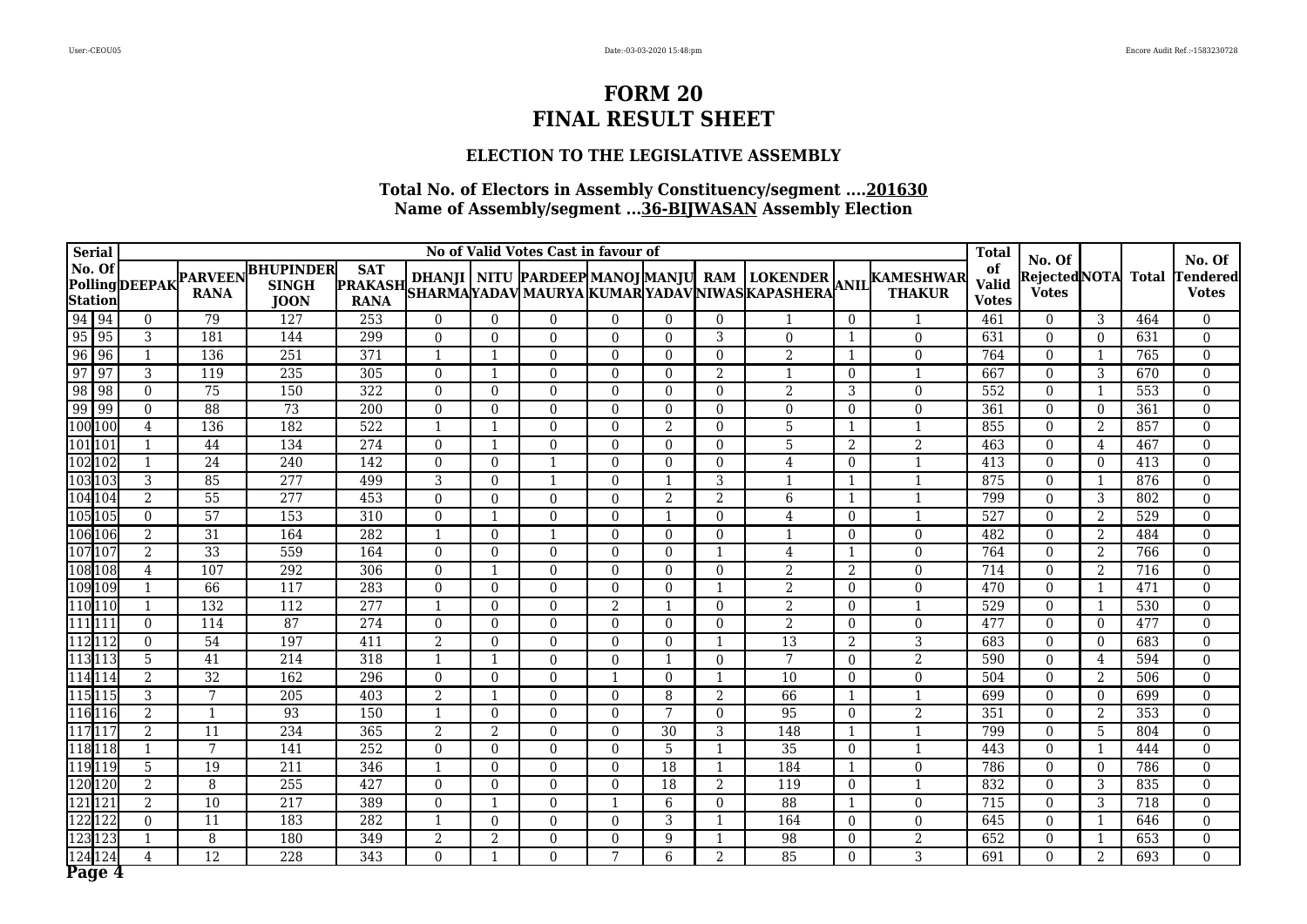### **ELECTION TO THE LEGISLATIVE ASSEMBLY**

| <b>Serial</b>            |                |                                       |                                                 |                                             |                         |                | No of Valid Votes Cast in favour of |                |                |                         |                                                |                |                                                                              | <b>Total</b>                       | No. Of                       |                |              | No. Of                          |
|--------------------------|----------------|---------------------------------------|-------------------------------------------------|---------------------------------------------|-------------------------|----------------|-------------------------------------|----------------|----------------|-------------------------|------------------------------------------------|----------------|------------------------------------------------------------------------------|------------------------------------|------------------------------|----------------|--------------|---------------------------------|
| No. Of<br><b>Station</b> |                | Polling DEEPAK PARVEEN<br><b>RANA</b> | <b>BHUPINDER</b><br><b>SINGH</b><br><b>JOON</b> | <b>SAT</b><br><b>PRAKASH</b><br><b>RANA</b> |                         |                |                                     |                |                |                         | SHARMAYADAV MAURYA KUMAR YADAV NIWAS KAPASHERA |                | DHANJI NITU PARDEEP MANOJ MANJU RAM LOKENDER ANIL KAMESHWAR<br><b>THAKUR</b> | of<br><b>Valid</b><br><b>Votes</b> | RejectedNOTA<br><b>Votes</b> |                | <b>Total</b> | <b>Tendered</b><br><b>Votes</b> |
| 125 125                  | 5              | 5                                     | $\overline{203}$                                | 289                                         | $\theta$                | 3              | $\Omega$                            | $\Omega$       | 19             | $\overline{4}$          | 125                                            | $\Omega$       | $\mathbf{1}$                                                                 | 654                                | $\Omega$                     | 3              | 657          | $\theta$                        |
| 126 126                  | $\overline{2}$ | $\overline{4}$                        | 152                                             | 196                                         | $\Omega$                | $\theta$       | $\Omega$                            | $\Omega$       | 1              | $\Omega$                | $\overline{33}$                                | $\Omega$       | $\mathbf{0}$                                                                 | 388                                | $\Omega$                     | $\theta$       | 388          | $\theta$                        |
| 127 127                  | 6              | 4                                     | $\overline{221}$                                | 164                                         | $\overline{\mathbf{1}}$ | $\theta$       | $\Omega$                            | 4              | 6              | $\Omega$                | 63                                             | $\overline{0}$ | $\mathbf{0}$                                                                 | 469                                | $\Omega$                     | $\theta$       | 469          | $\theta$                        |
| 128 128                  | 4              | 2                                     | 267                                             | 335                                         | $\Omega$                | $\overline{2}$ | $\Omega$                            | $\mathbf{1}$   | 14             |                         | 59                                             | -1             |                                                                              | 687                                | $\overline{0}$               | 3              | 690          | $\mathbf{0}$                    |
| 129 129                  | $\overline{2}$ | 12                                    | 236                                             | 315                                         | $\overline{\mathbf{1}}$ | 1              | $\Omega$                            | $\Omega$       | 28             | $\Omega$                | 74                                             | $\theta$       | $\mathbf{0}$                                                                 | 669                                | $\Omega$                     | $\Omega$       | 669          | $\theta$                        |
| 130 130                  | $\mathbf 1$    | 3                                     | $\overline{121}$                                | 185                                         | $\overline{\mathbf{1}}$ | $\theta$       | $\Omega$                            | $\Omega$       | 8              | $\Omega$                | $\overline{28}$                                | $\mathbf{1}$   | $\overline{0}$                                                               | 348                                | $\overline{0}$               | $\theta$       | 348          | $\overline{0}$                  |
| 131 131                  | $\Omega$       | 6                                     | 184                                             | 236                                         | $\Omega$                | $\mathbf{1}$   | $\Omega$                            | 1              | 18             | -1                      | 66                                             | $\Omega$       | $\overline{0}$                                                               | 513                                | $\Omega$                     | 3              | 516          | $\theta$                        |
| 132 132                  | 4              | 6                                     | 195                                             | 328                                         |                         | $\Omega$       | $\Omega$                            |                | 20             |                         | 89                                             | $\Omega$       | $\overline{3}$                                                               | 648                                | $\overline{0}$               | 3              | 651          | $\mathbf{0}$                    |
| 133 133                  | 6              | $\overline{39}$                       | $\overline{273}$                                | 389                                         |                         | $\Omega$       | 0                                   | $\Omega$       | $\overline{4}$ |                         | $\overline{18}$                                | 3              |                                                                              | 735                                | $\Omega$                     | $\mathcal{L}$  | 737          | $\theta$                        |
| 134 134                  | 3              | $\overline{18}$                       | $\overline{228}$                                | 356                                         | $\Omega$                | $\Omega$       | $\Omega$                            | $\Omega$       | 3              | $\Omega$                | 6                                              | $\mathbf{1}$   | $\mathbf{1}$                                                                 | 616                                | $\overline{0}$               | 2              | 618          | $\boldsymbol{0}$                |
| 135 135                  | $\Omega$       | 43                                    | 221                                             | 485                                         | $\overline{2}$          | $\theta$       | $\Omega$                            | $\Omega$       | 2              | $\overline{4}$          | $\overline{12}$                                | $\mathbf{0}$   | $\mathbf{0}$                                                                 | 769                                | $\overline{0}$               | 2              | 771          | $\mathbf{0}$                    |
| 136 136                  | $\overline{2}$ | 33                                    | 278                                             | 438                                         | 3                       |                | $\Omega$                            | $\overline{2}$ | 3              | 5                       | $\overline{19}$                                | $\overline{0}$ | $\overline{2}$                                                               | 786                                | $\overline{0}$               | 2              | 788          | $\mathbf{0}$                    |
| 137 137                  | $\theta$       | 7                                     | 175                                             | 250                                         | $\Omega$                | $\theta$       | $\Omega$                            | $\theta$       | $\overline{2}$ | $\Omega$                | $\overline{12}$                                | 1              | $\mathbf{0}$                                                                 | 447                                | $\overline{0}$               | $\theta$       | 447          | $\mathbf{0}$                    |
| 138 138                  | 5              | 25                                    | 300                                             | 270                                         | $\theta$                | $\theta$       | $\Omega$                            | $\Omega$       | 1              | $\Omega$                | 14                                             | $\theta$       | 1                                                                            | 616                                | $\overline{0}$               |                | 617          | $\theta$                        |
| 139 139                  | $\Omega$       | 12                                    | 193                                             | 263                                         | -1                      | $\theta$       | $\Omega$                            | $\Omega$       | $\overline{0}$ | $\Omega$                | 14                                             | $\Omega$       | 1                                                                            | 484                                | $\overline{0}$               | 3              | 487          | $\overline{0}$                  |
| 140 140                  | $\mathbf{1}$   | 14                                    | 256                                             | 130                                         | $\theta$                | $\mathbf{1}$   | $\Omega$                            | $\Omega$       | 3              | -1                      | $\overline{18}$                                | 1              | 3                                                                            | 428                                | $\Omega$                     |                | 429          | $\mathbf{0}$                    |
| 141 141                  |                | 20                                    | 261                                             | 338                                         | $\overline{\mathbf{1}}$ |                |                                     | $\Omega$       |                | $\overline{0}$          | 17                                             | 3              | 3                                                                            | 647                                | $\overline{0}$               | $\overline{2}$ | 649          | $\mathbf{0}$                    |
| 142 142                  | $\overline{2}$ | $7\phantom{.0}$                       | 481                                             | 283                                         | 3                       | 3              | 2                                   | $\theta$       | 2              |                         | 34                                             | 4              | 4                                                                            | 826                                | $\overline{0}$               | 7              | 833          | $\mathbf{0}$                    |
| 143 143                  | $\overline{2}$ | $\overline{17}$                       | 411                                             | $\overline{297}$                            | $\overline{2}$          | 3              | 2                                   | $\Omega$       | $\mathbf{3}$   | 6                       | $\overline{32}$                                | 6              | 8                                                                            | 789                                | $\overline{0}$               | 3              | 792          | $\mathbf{0}$                    |
| 144 144                  | 11             | 11                                    | 499                                             | 110                                         | $\overline{\mathbf{1}}$ | $\theta$       | $\Omega$                            | $\Omega$       | $\theta$       | $\Omega$                | 2                                              | $\mathbf{0}$   | $\overline{2}$                                                               | 636                                | $\overline{0}$               |                | 637          | $\mathbf{0}$                    |
| 145 145                  | $\overline{4}$ | 10                                    | 437                                             | 169                                         | $\overline{2}$          |                | $\Omega$                            |                | $\theta$       | $\Omega$                | 7                                              |                | 3                                                                            | 635                                | $\overline{0}$               | $\theta$       | 635          | $\mathbf{0}$                    |
| 146 146                  | 3              | 17                                    | 446                                             | 447                                         | 4                       | $\theta$       | $\Omega$                            | $\mathbf{0}$   | $\overline{0}$ | 2                       | 4                                              | $\overline{0}$ | $\overline{2}$                                                               | 925                                | $\overline{0}$               | $\overline{4}$ | 929          | $\mathbf{0}$                    |
| 147 147                  | $\mathbf{1}$   | 3                                     | $\overline{222}$                                | 126                                         | $\Omega$                | $\theta$       | $\Omega$                            | $\Omega$       | $\overline{0}$ | $\theta$                | $\overline{2}$                                 | $\Omega$       | $\mathbf{0}$                                                                 | 354                                | $\mathbf{0}$                 | $\theta$       | 354          | $\overline{0}$                  |
| 148148                   | 1              | 11                                    | 224                                             | 316                                         | $\Omega$                | $\theta$       | $\Omega$                            | $\theta$       | $\theta$       | $\Omega$                | $\overline{2}$                                 | $\mathbf{1}$   | $\overline{2}$                                                               | 557                                | $\Omega$                     |                | 558          | $\theta$                        |
| 149 149                  | 3              | $\overline{15}$                       | 338                                             | 549                                         | $\overline{2}$          | $\mathbf{1}$   | $\Omega$                            | $\theta$       | $\theta$       | 3                       | 4                                              | $\mathbf{1}$   | $\overline{0}$                                                               | 916                                | $\Omega$                     | 7              | 923          | $\theta$                        |
| 150 150                  | 1              | $\overline{30}$                       | 338                                             | 447                                         | $\Omega$                | $\theta$       |                                     | 3              | $\overline{4}$ | $\Omega$                |                                                | 1              | $\overline{2}$                                                               | 828                                | $\overline{0}$               |                | 829          | $\boldsymbol{0}$                |
| 151 151                  | $\overline{2}$ | 16                                    | 374                                             | 358                                         | $\Omega$                | $\Omega$       | $\Omega$                            | $\Omega$       | 1              | $\overline{\mathbf{1}}$ | 2                                              | $\mathbf{1}$   | 2                                                                            | 757                                | $\theta$                     | $\overline{4}$ | 761          | $\theta$                        |
| 152 152                  | 3              | 11                                    | 314                                             | 428                                         | 3                       |                | $\Omega$                            | $\Omega$       | $\mathbf{1}$   | $\overline{4}$          | 2                                              | $\Omega$       |                                                                              | 768                                | $\overline{0}$               | $\overline{4}$ | 772          | $\mathbf{0}$                    |
| 153 153                  | 4              | 9                                     | 203                                             | 239                                         | 2                       | $\Omega$       |                                     | $\Omega$       | $\theta$       | -1                      | 3                                              | $\Omega$       | $\mathbf{0}$                                                                 | 462                                | $\theta$                     | $\Omega$       | 462          | $\theta$                        |
| 154 154                  | 5              | $\overline{26}$                       | 352                                             | 464                                         | 3                       |                | $\Omega$                            | $\Omega$       | $\overline{2}$ | 5                       | 9                                              | $\overline{0}$ | $\overline{3}$                                                               | 870                                | $\overline{0}$               | 6              | 876          | $\theta$                        |
| 155 155<br>π−            | 3              | 13                                    | 633                                             | $\overline{242}$                            | $\Omega$                |                | $\Omega$                            | 2              | $\Omega$       | 2                       | 10                                             | 6              | $\overline{4}$                                                               | 916                                | $\Omega$                     | 3              | 919          | $\Omega$                        |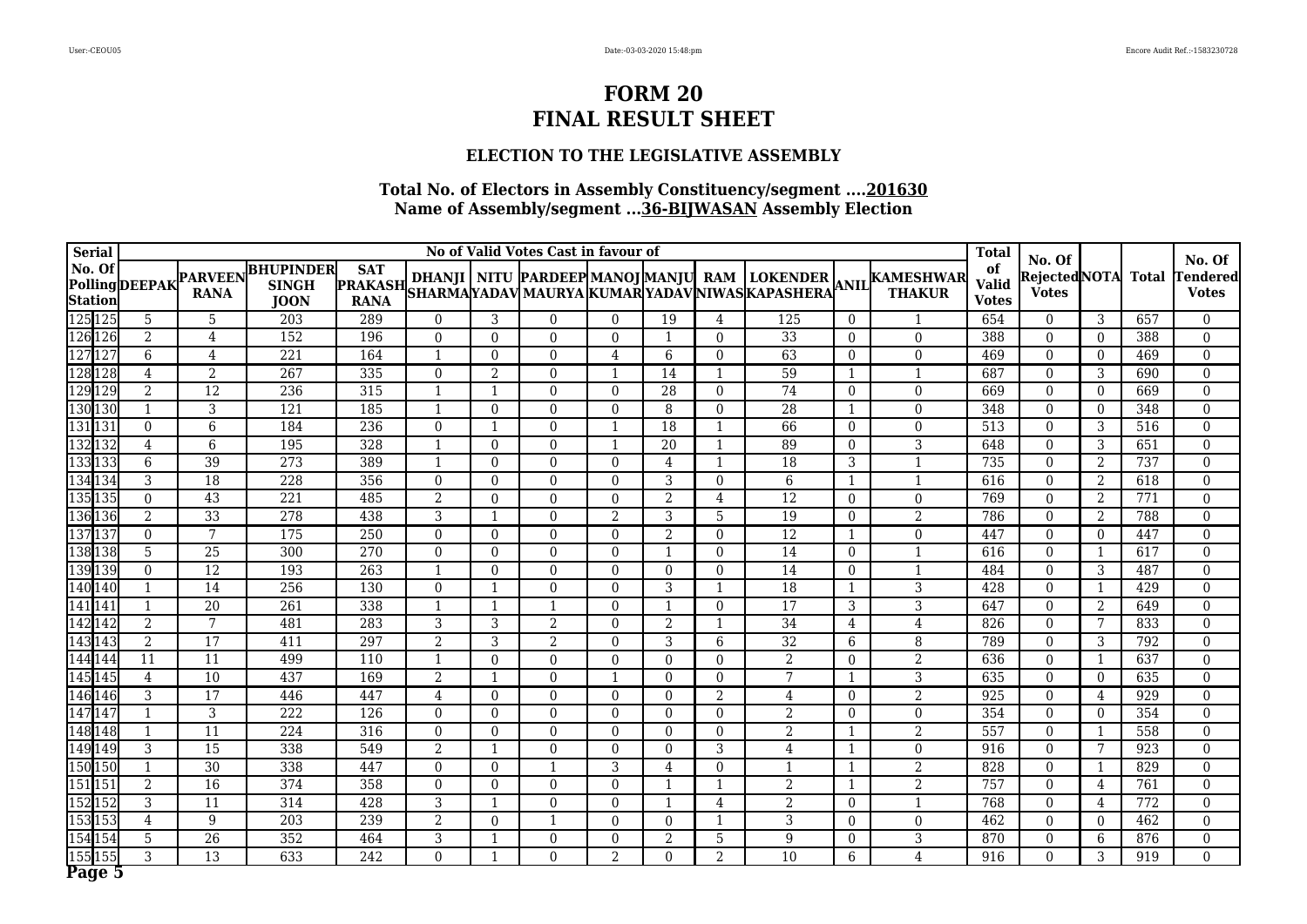### **ELECTION TO THE LEGISLATIVE ASSEMBLY**

| <b>Serial</b>            |                      |                               |                                                 |                                             |                |                         | No of Valid Votes Cast in favour of |          |                  |                         |                |                |                                                                                                                                     | <b>Total</b>                       | No. Of                       |                |              | No. Of                          |
|--------------------------|----------------------|-------------------------------|-------------------------------------------------|---------------------------------------------|----------------|-------------------------|-------------------------------------|----------|------------------|-------------------------|----------------|----------------|-------------------------------------------------------------------------------------------------------------------------------------|------------------------------------|------------------------------|----------------|--------------|---------------------------------|
| No. Of<br><b>Station</b> | <b>PollingDEEPAK</b> | <b>PARVEEN</b><br><b>RANA</b> | <b>BHUPINDER</b><br><b>SINGH</b><br><b>JOON</b> | <b>SAT</b><br><b>PRAKASH</b><br><b>RANA</b> |                |                         |                                     |          |                  |                         |                |                | DHANJI   NITU  PARDEEP MANOJ MANJU  RAM   LOKENDER  <br> SHARMA YADAV MAURYA  KUMAR YADAV NIWAS KAPASHERA  <sup>ANIL</sup>   THAKUR | of<br><b>Valid</b><br><b>Votes</b> | RejectedNOTA<br><b>Votes</b> |                | <b>Total</b> | <b>Tendered</b><br><b>Votes</b> |
| 156 156                  | $\theta$             | $\overline{13}$               | 333                                             | 204                                         | 3              | $\Omega$                | 0                                   |          | $\Omega$         | $\Omega$                | 3              | 2              | 4                                                                                                                                   | 563                                | $\Omega$                     |                | 564          | $\theta$                        |
| 157 157                  | $\theta$             | 11                            | 272                                             | 296                                         | -1             | $\Omega$                |                                     | $\Omega$ | $\Omega$         | $\Omega$                |                | $\overline{0}$ | $\mathbf{1}$                                                                                                                        | 583                                | $\Omega$                     | $\overline{2}$ | 585          | $\Omega$                        |
| 158 158                  | 2                    | 6                             | 380                                             | 360                                         | 4              | -1                      | $\Omega$                            | $\Omega$ | $\mathbf{1}$     | $\Omega$                | 5              | 2              | $\overline{0}$                                                                                                                      | 761                                | $\Omega$                     | 2              | 763          | $\Omega$                        |
| 159 159                  | $\overline{0}$       | 10                            | $\overline{371}$                                | 401                                         | $\mathbf{1}$   | $\Omega$                | $\Omega$                            | $\Omega$ | $\theta$         | $\Omega$                | 1              | $\overline{0}$ | $\mathbf{0}$                                                                                                                        | 784                                | $\overline{0}$               | $\overline{2}$ | 786          | $\boldsymbol{0}$                |
| 160 160                  | $\mathbf{1}$         | 9                             | 317                                             | 363                                         | $\Omega$       | $\Omega$                | $\Omega$                            | $\Omega$ | $\Omega$         | $\Omega$                | $\overline{2}$ | $\overline{0}$ | 3                                                                                                                                   | 695                                | $\Omega$                     | 5              | 700          | $\Omega$                        |
| 161 161                  | $\theta$             | 17                            | 323                                             | 389                                         |                | $\Omega$                |                                     | $\Omega$ | $\theta$         | $\overline{1}$          |                |                | $\boldsymbol{0}$                                                                                                                    | 734                                | $\Omega$                     | 4              | 738          | $\overline{0}$                  |
| 162 162                  | 2                    | 9                             | 306                                             | 256                                         | $\mathbf{0}$   | $\Omega$                | $\overline{0}$                      |          | $\overline{0}$   | $\overline{\mathbf{1}}$ |                | $\overline{0}$ | $\mathbf{1}$                                                                                                                        | 577                                | $\overline{0}$               | 3              | 580          | $\mathbf{0}$                    |
| 163163                   | 2                    | 13                            | 367                                             | 269                                         | $\Omega$       | $\Omega$                | $\Omega$                            | $\Omega$ | $\mathbf{1}$     | $\Omega$                | 3              | $\overline{0}$ | $\boldsymbol{2}$                                                                                                                    | 657                                | $\Omega$                     | -1             | 658          | $\Omega$                        |
| 164 164                  | $\overline{4}$       | $\overline{22}$               | 374                                             | 361                                         | $\theta$       | $\theta$                | 1                                   | $\Omega$ | $\boldsymbol{0}$ | $\mathbf{1}$            | $\overline{3}$ | $\overline{0}$ | $\mathbf{1}$                                                                                                                        | 767                                | $\Omega$                     | 4              | 771          | $\theta$                        |
| 165 165                  | $\mathbf{1}$         | 15                            | 339                                             | 388                                         |                | $\Omega$                |                                     | $\Omega$ | $\Omega$         | $\Omega$                | 9              | $\overline{0}$ | $\mathbf{1}$                                                                                                                        | 755                                | $\Omega$                     | 4              | 759          | $\theta$                        |
| 166 166                  | 3                    | $\overline{22}$               | 597                                             | 240                                         | $\mathbf{1}$   | $\theta$                | $\Omega$                            | $\Omega$ | $\theta$         | $\mathbf{1}$            | 11             | 5              | 4                                                                                                                                   | 884                                | $\overline{0}$               | 5              | 889          | $\mathbf{0}$                    |
| 167 167                  | 6                    | $\overline{15}$               | 620                                             | 279                                         | 2              | $\Omega$                |                                     | 2        | $\theta$         | $\mathbf{1}$            | 8              | 6              | 4                                                                                                                                   | 944                                | $\Omega$                     | -1             | 945          | $\Omega$                        |
| 168 168                  | $\overline{2}$       | $\overline{23}$               | 456                                             | 194                                         | $\overline{2}$ | $\overline{1}$          |                                     | $\Omega$ | $\mathbf{0}$     | $\Omega$                | $\overline{3}$ | 2              | $\overline{2}$                                                                                                                      | 686                                | $\boldsymbol{0}$             | $\Omega$       | 686          | $\boldsymbol{0}$                |
| 169 169                  | $\overline{2}$       | 11                            | 505                                             | $\overline{207}$                            |                | $\Omega$                | 0                                   | $\Omega$ | $\theta$         | $\mathbf{1}$            |                | -1             | $\overline{4}$                                                                                                                      | 733                                | $\Omega$                     | 3              | 736          | $\theta$                        |
| 170 170                  | 7                    | $\overline{7}$                | 332                                             | 209                                         | $\mathbf{1}$   | $\Omega$                | $\Omega$                            | -1       | $\theta$         | $\mathbf{1}$            | 3              | $\overline{3}$ | $\overline{4}$                                                                                                                      | 568                                | $\Omega$                     | 3              | 571          | $\theta$                        |
| 171 171                  | 6                    | 15                            | 546                                             | 200                                         | $\theta$       | $\Omega$                | $\Omega$                            | $\Omega$ | $\Omega$         | 1                       | 7              | $\overline{0}$ | 6                                                                                                                                   | 781                                | $\Omega$                     | 2              | 783          | $\Omega$                        |
| 172 172                  | 9                    | $\overline{20}$               | 661                                             | $\overline{243}$                            | $\overline{2}$ | $\Omega$                | $\Omega$                            | $\Omega$ | 1                | $\Omega$                | $\overline{7}$ | 4              | $\overline{3}$                                                                                                                      | 950                                | $\overline{0}$               | 6              | 956          | $\boldsymbol{0}$                |
| 173 173                  | $\overline{4}$       | 9                             | 407                                             | 146                                         | $\Omega$       | $\Omega$                | $\Omega$                            | $\Omega$ | $\theta$         | $\mathbf{1}$            | 2              |                | $\overline{0}$                                                                                                                      | 570                                | $\Omega$                     | $\overline{2}$ | 572          | $\Omega$                        |
| 174174                   | 5                    | $\overline{10}$               | $\overline{275}$                                | 144                                         | $\theta$       | $\Omega$                | $\Omega$                            | $\Omega$ | $\theta$         | $\Omega$                | $\overline{1}$ |                | $\boldsymbol{0}$                                                                                                                    | 436                                | $\Omega$                     | $\overline{2}$ | 438          | $\Omega$                        |
| 175175                   | 3                    | 15                            | 254                                             | 252                                         |                | $\theta$                | $\Omega$                            |          | $\theta$         | $\Omega$                |                | $\overline{0}$ | $\overline{0}$                                                                                                                      | 527                                | $\Omega$                     | $\overline{2}$ | 529          | $\Omega$                        |
| 176176                   | $\overline{3}$       | 8                             | 271                                             | 231                                         | $\overline{2}$ | $\Omega$                |                                     | $\Omega$ | $\theta$         | $\Omega$                | $\overline{3}$ | $\overline{0}$ | $\mathbf{1}$                                                                                                                        | 520                                | $\Omega$                     | 2              | 522          | $\Omega$                        |
| 177 177                  | 4                    | $\overline{20}$               | 306                                             | 400                                         | -1             | $\mathbf{1}$            |                                     | $\Omega$ | $\mathbf{1}$     | $\Omega$                | $\Omega$       | $\overline{2}$ | $\mathbf{1}$                                                                                                                        | 737                                | $\Omega$                     | 4              | 741          | $\theta$                        |
| 178 178                  | $\theta$             | $\overline{2}$                | 99                                              | 132                                         | $\Omega$       | $\Omega$                | $\Omega$                            | $\Omega$ | $\theta$         | $\mathbf{1}$            | $\mathbf{0}$   | $\overline{0}$ | $\mathbf{0}$                                                                                                                        | 234                                | $\Omega$                     | 3              | 237          | $\theta$                        |
| 179 179                  | $\theta$             | $\overline{21}$               | 193                                             | 190                                         | $\Omega$       | $\mathbf{1}$            | $\Omega$                            | $\Omega$ | $\mathbf{1}$     | $\mathbf{1}$            |                | -1             | $\mathbf{1}$                                                                                                                        | 410                                | $\Omega$                     | 7              | 417          | $\Omega$                        |
| 180 180                  | 11                   | $\overline{24}$               | 225                                             | $\overline{314}$                            | $\overline{1}$ | $\Omega$                | $\Omega$                            | $\Omega$ | $\Omega$         | $\mathbf{1}$            | $\overline{2}$ | $\Omega$       | $\overline{0}$                                                                                                                      | 578                                | $\Omega$                     | 2              | 580          | $\Omega$                        |
| 181 181                  | $\mathbf{1}$         | 29                            | 166                                             | 332                                         | $\overline{1}$ | $\Omega$                | $\Omega$                            | $\Omega$ | $\mathbf{0}$     | $\Omega$                | $\overline{3}$ | $\overline{0}$ | $\mathbf{1}$                                                                                                                        | 533                                | $\overline{0}$               | 3              | 536          | $\Omega$                        |
| 182 182                  | 2                    | $\overline{15}$               | 147                                             | $\overline{272}$                            | $\theta$       | $\overline{\mathbf{1}}$ | $\Omega$                            | $\Omega$ | $\theta$         | $\theta$                | 3              |                | $\overline{0}$                                                                                                                      | 441                                | $\Omega$                     | 2              | 443          | $\theta$                        |
| 183 183                  | $\overline{0}$       | $\overline{37}$               | 134                                             | 232                                         | $\theta$       | $\mathbf{1}$            | $\Omega$                            | $\Omega$ | $\Omega$         | $\overline{2}$          | 1              | $\overline{0}$ | $\mathbf{1}$                                                                                                                        | 408                                | $\Omega$                     | 3              | 411          | $\theta$                        |
| 184 184                  | $\theta$             | 41                            | 347                                             | 423                                         | $\theta$       | -1                      | $\Omega$                            | $\Omega$ | $\theta$         | $\Omega$                | $\mathbf{0}$   | $\overline{0}$ | $\mathbf{1}$                                                                                                                        | 813                                | $\Omega$                     | -11            | 824          | $\Omega$                        |
| 185 185                  | $\overline{0}$       | 35                            | $\overline{217}$                                | 255                                         |                | $\mathbf{1}$            | $\overline{0}$                      | $\Omega$ | $\overline{0}$   | $\mathbf{0}$            | $\overline{0}$ | $\overline{0}$ | $\boldsymbol{0}$                                                                                                                    | 509                                | $\overline{0}$               | 4              | 513          | $\mathbf{0}$                    |
| 186 186                  |                      | $\overline{41}$               | 272                                             | 341                                         | -1             | $\mathbf{1}$            | $\Omega$                            | $\Omega$ | $\theta$         | $\Omega$                | 3              | $\overline{0}$ | $\Omega$                                                                                                                            | 660                                | $\Omega$                     | 8              | 668          | $\Omega$                        |
| Page 6                   |                      |                               |                                                 |                                             |                |                         |                                     |          |                  |                         |                |                |                                                                                                                                     |                                    |                              |                |              |                                 |